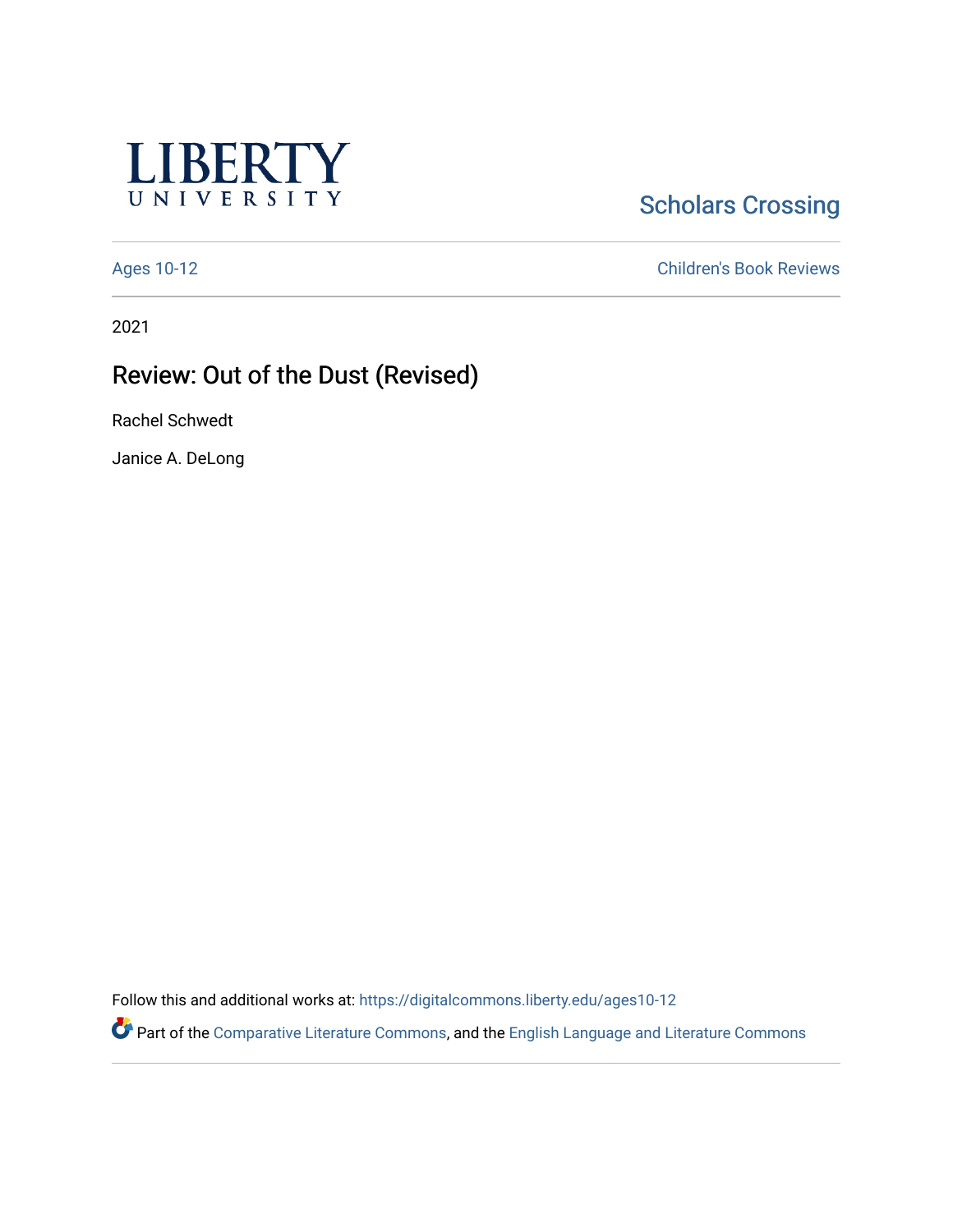#### *Out of the Dust*

By Karen Hesse Scholastic, 1997 **DESCRIPTION** 

> Billie Jo's family works hard to scratch out a living in the Oklahoma Panhandle. Times are hard, but Billie Jo and her mother find pleasure in playing the piano. Disaster strikes however when her mother and a new baby die and her own hands are injured in a kitchen fire. Not only does she lose her mother, but she has loses the ability to play her beloved piano, and her father isolates himself in his own grief. All of this happens within the context of the dust storms which blew across Oklahoma in the 1930s destroying crops and forcing families from their homes. Dust ruins the crops and seeps through every crack and crevice. While many in their community flee this devastation, Billie Jo's family struggles to survive and through the difficulties, this young girl emerges as a courageous young heroine finding peace amidst the storms of the landscape and the turbulence in her heart.

#### CRITIQUE

Karen Hesse tells the story of Billie Joe in a conversational tone as if we were eavesdropping on the young girl's internal musings. The sparse free verse proves an excellent vehicle to describe the bareness of the lives of those caught in the dust storm disaster of the1930s. Although there is an abundance of sadness in this book, it ends with hope as Billie Jo comes to understand her father's innate strength and the importance of staying close as a family. This book would be useful to spark discussion about the Great Depression and its effect on individual families and our nation. It also could be used to encourage students to express their feelings through poetry.

## RELATED SUBJECTS:

1930s, Death of parent, Dust Bowl Era, Dust storms, Fathers-daughter relationships, Farm life, Great Depression, Grief, Handicaps, Oklahoma, Poetry, Poverty, Survival , United States history

## CHARACTER THEMES:

Caring, Coping, Courage, Determination, Dignity, Endurance, Family love, Forgiveness, Hope, Persistence, Resilience, Resolve, Responsibility, Steadfastness, Strength, Survival, Trustworthiness, Work ethic

#### AWARDS:

ABC Best Books for Young Readers, Alaska Battle of the Books, Best Children's Book of the Year (Bank Street), Booklist Editor's Choice: Books for Youth, Books to Read Aloud to Children of All Ages, Buckeye Children's and Teen Book Award (OH), Capitol Choices (DC), Charlie May Simon Children's Book Award, Dorothy Canfield Fisher Children's Book Award (VT), Golden Archer Award (WI), Great Stone Face Book Award (NH), Indian Paintbrush Book Award (WY), Jefferson Cup (VA), Maine Student Book Award, Mark Twain Award (MO), Massachusetts Children's Book Award, Newbery Medal, Notable Children's Books, Quahog Book Award (ME), Read Alouds Too-Good-To-Miss, Scott O'Dell Award for Historical Fiction, Sequoyah Book Award (OK), Soaring Eagle Book Award ( WY), Teacher's Choices, William Allen White Children's Book